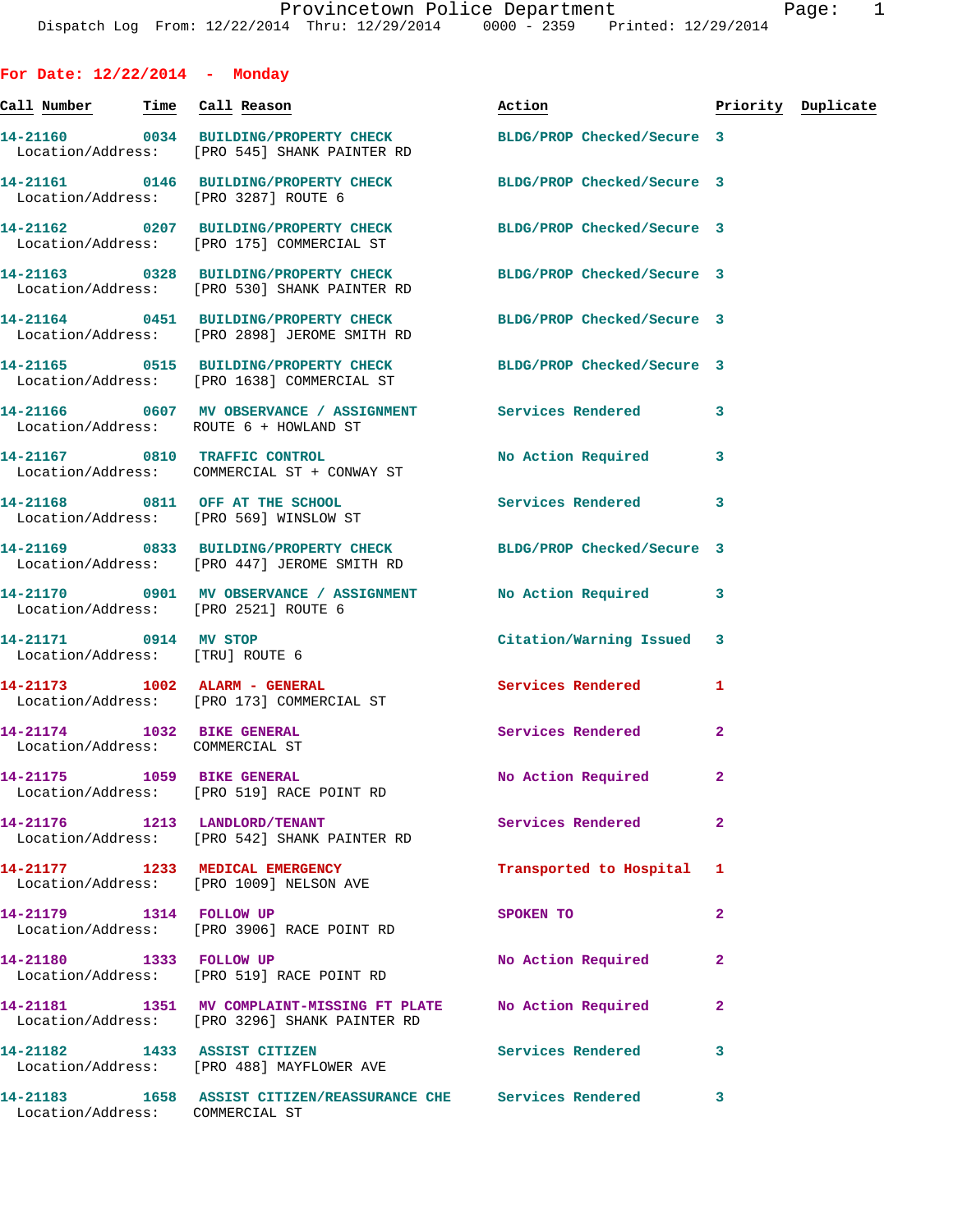|                                                                    | Provincetown Police Department                                                                                   |                            |                |
|--------------------------------------------------------------------|------------------------------------------------------------------------------------------------------------------|----------------------------|----------------|
|                                                                    | Dispatch Log From: 12/22/2014 Thru: 12/29/2014 0000 - 2359 Printed: 12/29/2014                                   |                            |                |
|                                                                    | 14-21184 1824 MV OBSERVANCE / ASSIGNMENT Services Rendered<br>Location/Address: CONWELL ST + HARRY KEMP WAY      |                            | 3              |
|                                                                    | 14-21185 1826 SUSPICIOUS ACTIVITY<br>Location/Address: [PRO 2561] CENTER ST                                      | SPOKEN TO                  | $\mathbf{2}$   |
|                                                                    | Location/Address: [PRO 1316] COMMERCIAL ST                                                                       | Services Rendered          | 1              |
| 14-21187 1940 MEDICAL EMERGENCY<br>Location/Address: COMMERCIAL ST |                                                                                                                  | Services Rendered          | 1              |
|                                                                    | 14-21188 1947 SERVICE CALL/WATER<br>Location/Address: [PRO 385] COMMERCIAL ST                                    | <b>Services Rendered</b>   | 3              |
|                                                                    | 14-21189 1953 BUILDING/PROPERTY CHECK BLDG/PROP Checked/Secure 3<br>Location/Address: [PRO 1638] COMMERCIAL ST   |                            |                |
|                                                                    | 14-21190 2017 LANDLORD/TENANT<br>Location/Address: [PRO 1174] WINTHROP ST                                        | <b>SPOKEN TO</b>           | $\overline{a}$ |
| Location/Address: DYER ST                                          | 14-21191 2042 MEDICAL EMERGENCY                                                                                  | Transported to Hospital    | 1              |
|                                                                    | 14-21193 2131 BUILDING/PROPERTY CHECK BLDG/PROP Checked/Secure 3<br>Location/Address: [PRO 519] RACE POINT RD    |                            |                |
|                                                                    | 14-21194 2254 LOBBY TRAFFIC<br>Location/Address: [PRO 542] SHANK PAINTER RD                                      | <b>Services Rendered</b>   | 3              |
|                                                                    | 14-21196 2334 BUILDING/PROPERTY CHECK BLDG/PROP Checked/Secure 3<br>Location/Address: [PRO 175] COMMERCIAL ST    |                            |                |
| For Date: $12/23/2014$ - Tuesday                                   |                                                                                                                  |                            |                |
| Location/Address: [PRO 2561] CENTER ST                             | 14-21197 0030 BUILDING/PROPERTY CHECK BLDG/PROP Checked/Secure 3                                                 |                            |                |
|                                                                    | 14-21199 0037 PARK, WALK & TALK<br>Location/Address: [PRO 105] COMMERCIAL ST                                     | Services Rendered          | $\mathbf{2}$   |
|                                                                    | 14-21198 0041 BUILDING/PROPERTY CHECK<br>Location/Address: [PRO 519] RACE POINT RD                               | BLDG/PROP Checked/Secure 3 |                |
|                                                                    | 14-21200 0054 MV OBSERVANCE / ASSIGNMENT Services Rendered<br>Location/Address: BRADFORD ST + STANDISH ST        |                            | 3              |
|                                                                    | 14-21201 0124 FOLLOW UP/PROPERTY REQUEST<br>Location/Address: [PRO 542] SHANK PAINTER RD                         | SPOKEN TO                  | $\overline{a}$ |
| Location/Address: [PRO 2481] TREMONT ST                            | 14-21202 0229 BUILDING/PROPERTY CHECK BLDG/PROP Checked/Secure 3                                                 |                            |                |
| 14-21203 0503 COMPLAINT                                            | Location/Address: [PRO 1563] CONWELL ST                                                                          | No Action Required         | 3              |
|                                                                    | 14-21204 0504 BUILDING/PROPERTY CHECK BLDG/PROP Checked/Secure 3<br>Location/Address: [PRO 530] SHANK PAINTER RD |                            |                |
|                                                                    | 14-21205 0532 BUILDING/PROPERTY CHECK BLDG/PROP Checked/Secure 3<br>Location/Address: [PRO 1638] COMMERCIAL ST   |                            |                |
| 14-21207 0730 ASSIST CITIZEN                                       | Location/Address: [PRO 3296] SHANK PAINTER RD                                                                    | Services Rendered          | 3              |
| 14-21208 0814 AT THE SCHOOL                                        | Location/Address: [PRO 569] WINSLOW ST                                                                           | <b>Services Rendered</b>   | 3              |
| 14-21209 0830 MEDICAL EMERGENCY                                    |                                                                                                                  | <b>Services Rendered</b>   | $\mathbf{1}$   |

Location/Address: [PRO 2026] BRADFORD ST

Page:  $2$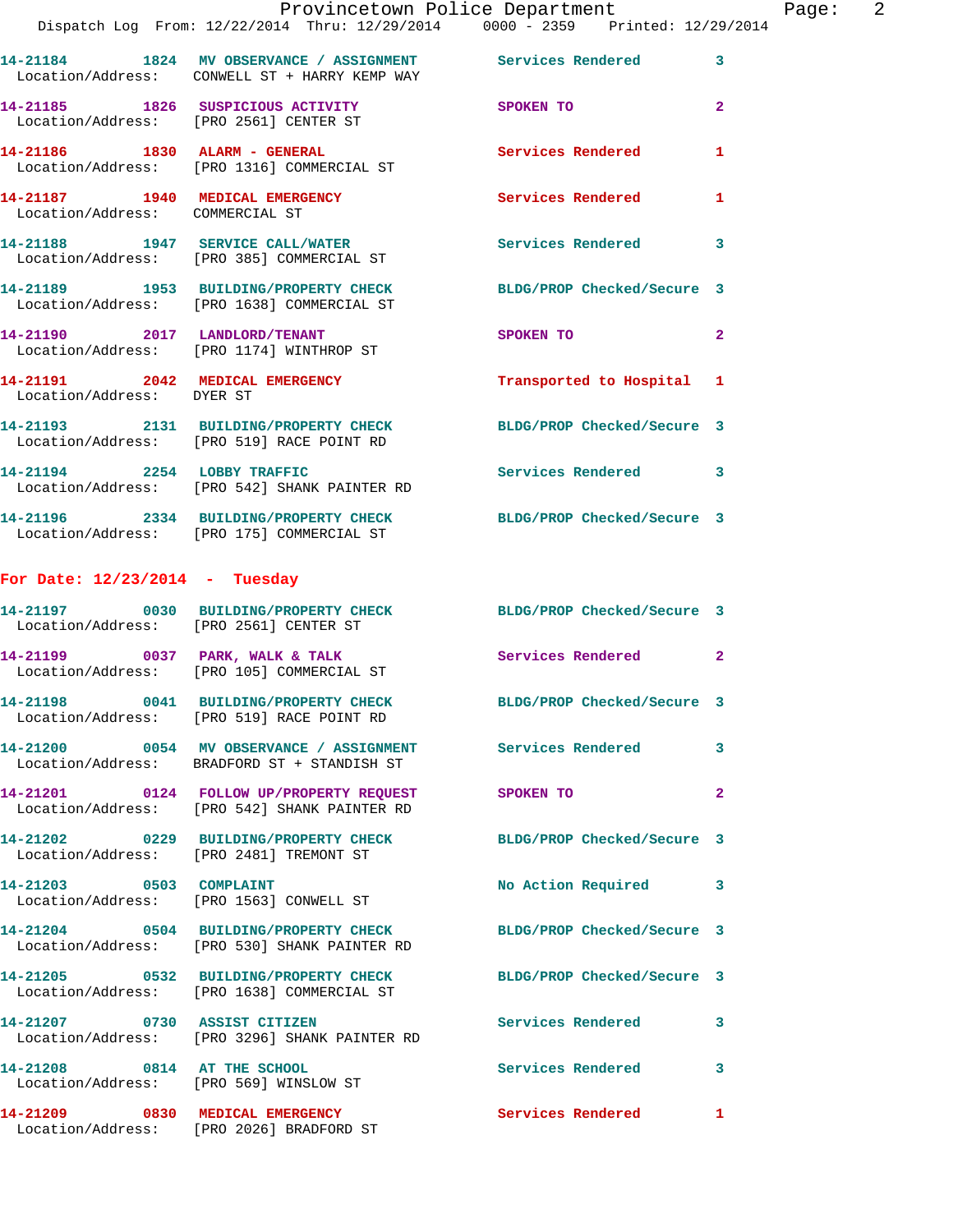|                                                                       | 14-21210 0858 BUILDING/PROPERTY CHECK<br>Location/Address: [PRO 316] COMMERCIAL ST                                  | BLDG/PROP Checked/Secure 3 |                |
|-----------------------------------------------------------------------|---------------------------------------------------------------------------------------------------------------------|----------------------------|----------------|
|                                                                       | 14-21211 0922 911 GENERAL<br>Location/Address: [PRO 3906] RACE POINT RD                                             | <b>Services Rendered</b>   | $\mathbf{1}$   |
|                                                                       | 14-21212 0926 PARK, WALK & TALK<br>Location/Address: [PRO 3296] SHANK PAINTER RD                                    | No Action Required         | $\mathbf{2}$   |
| Location/Address: FRANKLIN ST                                         | 14-21213 0941 PARK, WALK & TALK                                                                                     | Services Rendered          | $\mathbf{2}$   |
|                                                                       | 14-21214 0951 PARK, WALK & TALK<br>Location/Address: [PRO 105] COMMERCIAL ST                                        | No Action Required         | $\mathbf{2}$   |
|                                                                       | 14-21215 0952 PARK, WALK & TALK<br>Location/Address: [PRO 306] COMMERCIAL ST                                        | No Action Required         | $\mathbf{2}$   |
| 14-21216 0955 ALARM - WORK                                            | Location/Address: [PRO 49] BRADFORD ST                                                                              | No Action Required         | 1              |
| 14-21218 1006 FOLLOW UP                                               | Location/Address: [PRO 542] SHANK PAINTER RD                                                                        | <b>SPOKEN TO</b>           | $\overline{2}$ |
|                                                                       | 14-21217 1007 PARK, WALK & TALK<br>Location/Address: [PRO 105] COMMERCIAL ST                                        | No Action Required         | $\mathbf{2}$   |
|                                                                       | 14-21219 1020 ANIMAL CALL-FEEDING WILDLIFE SPOKEN TO<br>Location/Address: [PRO 1200] OLD COLONY WAY                 |                            | $\overline{2}$ |
|                                                                       | 14-21220 1027 PARK, WALK & TALK<br>Location/Address: [PRO 488] MAYFLOWER AVE                                        | No Action Required         | $\mathbf{2}$   |
| Location/Address: [PRO 3222] ALDEN ST                                 | 14-21221 1049 MEDICAL EMERGENCY                                                                                     | Transported to Hospital 1  |                |
|                                                                       | 14-21222 1055 PARK, WALK & TALK<br>Location/Address: [PRO 440] HARRY KEMP WAY                                       | No Action Required         | $\mathbf{2}$   |
| Location/Address: [PRO 3222] ALDEN ST                                 | 14-21224 1119 PARK, WALK & TALK                                                                                     | No Action Required         | $\overline{a}$ |
| Location/Address: [PRO 3222] ALDEN ST                                 | 14-21225 1139 PARK, WALK & TALK                                                                                     | No Action Required 2       |                |
| 14-21226 1343 ASSIST CITIZEN<br>Location/Address: [PRO 780] BROWNE ST |                                                                                                                     | SPOKEN TO                  | $\mathbf{3}$   |
| Location/Address: [TRU] SHORE RD                                      | 14-21227 1343 ASSIST AGENCY / TRURO PD Services Rendered 3                                                          |                            |                |
|                                                                       | 14-21228 1422 PARK, WALK & TALK<br>Location/Address: [PRO 182] COMMERCIAL ST                                        | <b>Services Rendered</b>   | $\overline{2}$ |
| 14-21233 1500 ANIMAL CALL                                             | Location/Address: [PRO 1760] PRISCILLA ALDEN RD                                                                     | Services Rendered          | $\mathbf{2}$   |
|                                                                       | 14-21229 1545 BUILDING/PROPERTY CHECK<br>Location/Address: [PRO 3430] COMMERCIAL ST                                 | <b>Services Rendered</b>   | 3              |
|                                                                       | 14-21230 1554 ASSIST CITIZEN/DELIVER MSG<br>Location/Address: [PRO 3448] BRADFORD ST                                | Could Not Locate           | 3              |
|                                                                       | 14-21231 1617 MV OBSERVANCE / ASSIGNMENT Services Rendered<br>Location/Address: [PRO 106] COMMERCIAL ST             |                            | $\mathbf{3}$   |
|                                                                       | 14-21232 1623 MEDICAL EMERGENCY/TRANSPORT Transported to Hospital 1<br>Location/Address: [PRO 542] SHANK PAINTER RD |                            |                |
|                                                                       |                                                                                                                     | Services Rendered 2        |                |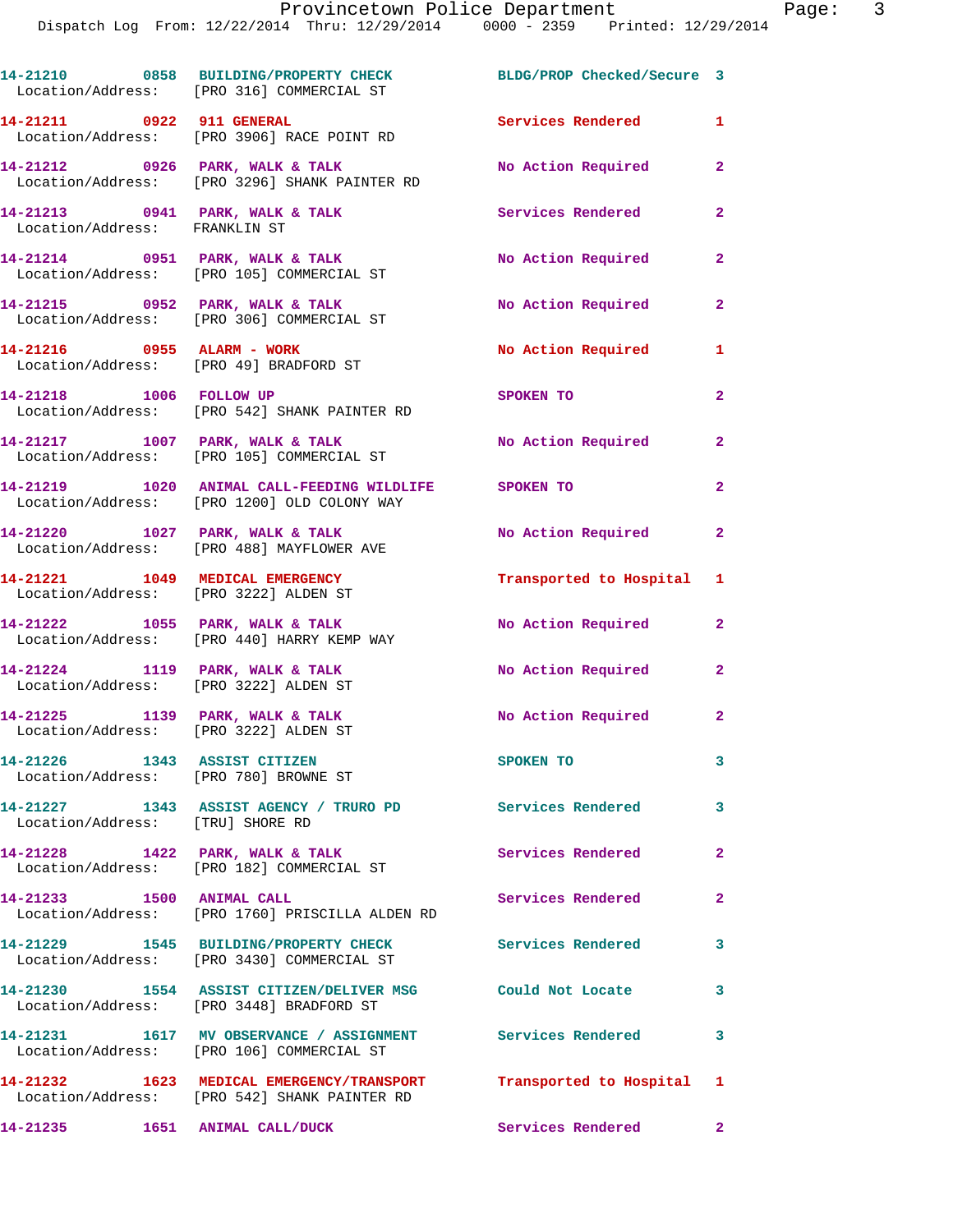|                                    | Dispatch Log From: 12/22/2014 Thru: 12/29/2014 0000 - 2359 Printed: 12/29/2014                                       | Provincetown Police Department Page: 4 |   |   |  |
|------------------------------------|----------------------------------------------------------------------------------------------------------------------|----------------------------------------|---|---|--|
|                                    | Location/Address: [PRO 242] COMMERCIAL ST                                                                            |                                        |   |   |  |
|                                    | 14-21237 1712 BUILDING/PROPERTY CHECK Services Rendered 3<br>Location/Address: [PRO 2483] COMMERCIAL ST              |                                        |   |   |  |
|                                    | 14-21236 1714 BUILDING/PROPERTY CHECK BLDG/PROP Checked/Secure 3<br>Location/Address: [PRO 3259] MACMILLAN WHARF     |                                        |   |   |  |
|                                    | 14-21238 1730 SUSPICIOUS ACTIVITY/HOT DOGS Services Rendered 2<br>Location/Address: [PRO 1886] BRADFORD ST           |                                        |   |   |  |
|                                    | 14-21239 1807 MED EMERG/UNATTENDED DEATH Investigated 1<br>Location/Address: [PRO 1952] COMMERCIAL ST                |                                        |   |   |  |
|                                    | 14-21240 1934 ALARM - GENERAL BLDG/PROP Checked/Secure 1<br>Location/Address: [PRO 516] RACE POINT RD                |                                        |   |   |  |
| Location/Address: COMMERCIAL ST    | 14-21241 2113 ASSIST CITIZEN Services Rendered 3                                                                     |                                        |   |   |  |
|                                    | 14-21243 2330 PARK, WALK & TALK Services Rendered 2<br>Location/Address: [PRO 105] COMMERCIAL ST                     |                                        |   |   |  |
| For Date: $12/24/2014$ - Wednesday |                                                                                                                      |                                        |   |   |  |
|                                    | 14-21242 0000 LOBBY TRAFFIC Services Rendered 2<br>Location/Address: [PRO 542] SHANK PAINTER RD                      |                                        |   | 9 |  |
|                                    | 14-21244 0003 BUILDING/PROPERTY CHECK BLDG/PROP Checked/Secure 3<br>Location/Address: [PRO 2561] CENTER ST           |                                        |   |   |  |
|                                    | 14-21245 0008 BUILDING/PROPERTY CHECK BLDG/PROP Checked/Secure 3<br>Location/Address: [PRO 519] RACE POINT RD        |                                        |   |   |  |
|                                    | 14-21246 0104 MV OBSERVANCE / ASSIGNMENT Services Rendered 3<br>Location/Address: [PRO 43] BRADFORD ST + STANDISH ST |                                        |   |   |  |
|                                    | 14-21247 0137 BUILDING/PROPERTY CHECK BLDG/PROP Checked/Secure 3<br>Location/Address: [PRO 16] BRADFORD ST           |                                        |   |   |  |
|                                    | 14-21248 0144 PARK, WALK & TALK Services Rendered 2<br>Location/Address: [PRO 539] SHANK PAINTER RD                  |                                        |   |   |  |
|                                    | 14-21249 0209 BUILDING/PROPERTY CHECK BLDG/PROP Checked/Secure 3<br>Location/Address: [PRO 752] BRADFORD ST          |                                        |   |   |  |
|                                    | 14-21250 0212 BUILDING/PROPERTY CHECK<br>Location/Address: [PRO 2568] COMMERCIAL ST                                  | BLDG/PROP Checked/Secure 3             |   |   |  |
|                                    | 14-21251 0232 BUILDING/PROPERTY CHECK BLDG/PROP Checked/Secure 3<br>Location/Address: [PRO 545] SHANK PAINTER RD     |                                        |   |   |  |
|                                    | 14-21252 0355 BUILDING/PROPERTY CHECK BLDG/PROP Checked/Secure 3<br>Location/Address: [PRO 306] COMMERCIAL ST        |                                        |   |   |  |
|                                    | 14-21253 0504 BUILDING/PROPERTY CHECK BLDG/PROP Checked/Secure 3<br>Location/Address: [PRO 1778] SHANK PAINTER RD    |                                        |   |   |  |
|                                    | 14-21254 0728 MEDICAL EMERGENCY<br>Location/Address: [PRO 958] JEROME SMITH RD                                       | Transported to Hospital 1              |   |   |  |
|                                    | 14-21255 0729 BUILDING/PROPERTY CHECK Services Rendered 3<br>Location/Address: [PRO 3430] COMMERCIAL ST              |                                        |   |   |  |
|                                    | 14-21257 0830 MV OBSERVANCE / ASSIGNMENT Services Rendered<br>Location/Address: HIGH POLE HL + BRADFORD ST           |                                        | 3 |   |  |
| 14-21258 0916 911 GENERAL          | Location/Address: [PRO 542] SHANK PAINTER RD                                                                         | Services Rendered 1                    |   |   |  |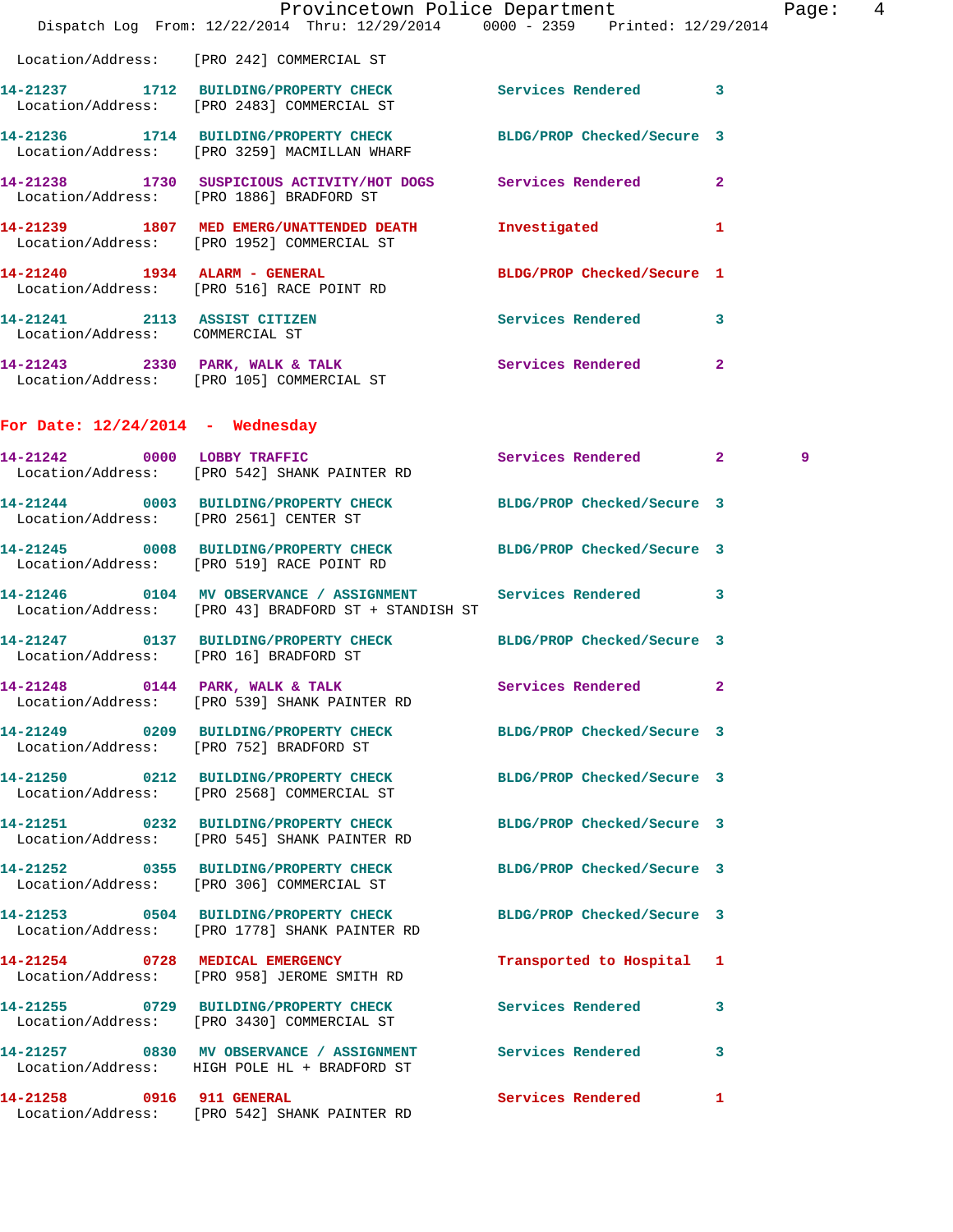|                                   | Dispatch Log From: 12/22/2014 Thru: 12/29/2014 0000 - 2359 Printed: 12/29/2014                                 | Provincetown Police Department The Page: 5 |                |
|-----------------------------------|----------------------------------------------------------------------------------------------------------------|--------------------------------------------|----------------|
|                                   | 14-21259 0917 PARK, WALK & TALK Services Rendered<br>Location/Address: [PRO 175] COMMERCIAL ST                 |                                            | $\mathbf{2}$   |
|                                   | 14-21260 0945 COMPLAINT/HUNTING Services Rendered 3<br>Location/Address: ROUTE 6 + HOWLAND ST                  |                                            |                |
|                                   | 14-21261 1025 BUILDING/PROPERTY CHECK Services Rendered<br>Location/Address: [PRO 2540] RACE POINT RD          |                                            | 3              |
| Location/Address: CONWELL ST      | 14-21262 1038 MV OBSERVANCE / ASSIGNMENT Services Rendered 3                                                   |                                            |                |
|                                   | 14-21263 1053 ANIMAL CALL GONE ON ARRIVAL<br>Location/Address: [PRO 781] CAPTAIN BERTIES WAY                   |                                            | $\overline{2}$ |
| Location/Address: GOSNOLD ST      | 14-21264 1109 LICENSE REVOCATION Services Rendered 3                                                           |                                            |                |
|                                   | 14-21265 1130 IRS PHONE SCAM Services Rendered 2<br>Location/Address: [PRO 105] COMMERCIAL ST                  |                                            |                |
|                                   | 14-21266 1157 BUILDING/PROPERTY CHECK BLDG/PROP Checked/Secure 3<br>Location/Address: [PRO 444] HIGH POLE HILL |                                            |                |
|                                   | 14-21267 1252 BUILDING/PROPERTY CHECK Services Rendered 3<br>Location/Address: [PRO 2500] COMMERCIAL ST        |                                            |                |
|                                   | 14-21268 1306 WIRES DOWN Services Rendered<br>Location/Address: [PRO 1403] NELSON AVE                          |                                            | $\overline{2}$ |
|                                   | 14-21269 1446 LARCENY /FORGERY / FRAUD SPOKEN TO<br>Location/Address: [PRO 2140] COMMERCIAL ST                 |                                            | $\mathbf{2}$   |
| Location/Address: ROUTE 6         | 14-21270 1527 MV OBSERVANCE / ASSIGNMENT Services Rendered                                                     |                                            | 3              |
|                                   | 14-21271 1618 ANIMAL CALL<br>Location/Address: [PRO 2518] ROUTE 6                                              | SPOKEN TO                                  | $\overline{2}$ |
| Location/Address: STANDISH ST     | 14-21272 1733 ALARM/LIFEL, INE ALERT Services Rendered 1                                                       |                                            |                |
|                                   | 14-21273 1836 BUILDING/PROPERTY CHECK<br>Location/Address: [PRO 444] HIGH POLE HILL                            | BLDG/PROP Checked/Secure 3                 |                |
|                                   | 14-21274 2139 MEDICAL EMERGENCY<br>Location/Address: [PRO 1048] PEARL ST                                       | Transported to Hospital 1                  |                |
|                                   | 14-21275 2152 BUILDING/PROPERTY CHECK<br>Location/Address: [PRO 3259] MACMILLAN WHARF                          | BLDG/PROP Checked/Secure 3                 |                |
| For Date: $12/25/2014$ - Thursday |                                                                                                                |                                            |                |
|                                   | 14-21277 0000 LOBBY TRAFFIC<br>Location/Address: [PRO 542] SHANK PAINTER RD                                    | Services Rendered 2                        | 9              |
|                                   | 14-21278 0041 BUILDING/PROPERTY CHECK<br>Location/Address: [PRO 544] SHANK PAINTER RD                          | BLDG/PROP Checked/Secure 3                 |                |
|                                   | 14-21279 0047 BUILDING/PROPERTY CHECK<br>Location/Address: [PRO 3471] BRADFORD ST EXT                          | BLDG/PROP Checked/Secure 3                 |                |
|                                   | 14-21280 0453 BUILDING/PROPERTY CHECK<br>Location/Address: [PRO 1778] SHANK PAINTER RD                         | BLDG/PROP Checked/Secure 3                 |                |
|                                   | 14-21281 0559 BUILDING/PROPERTY CHECK<br>Location/Address: [PRO 530] SHANK PAINTER RD                          | BLDG/PROP Checked/Secure 3                 |                |

**14-21282 1126 BUILDING/PROPERTY CHECK BLDG/PROP Checked/Secure 3** 

Location/Address: [PRO 3737] BRADFORD ST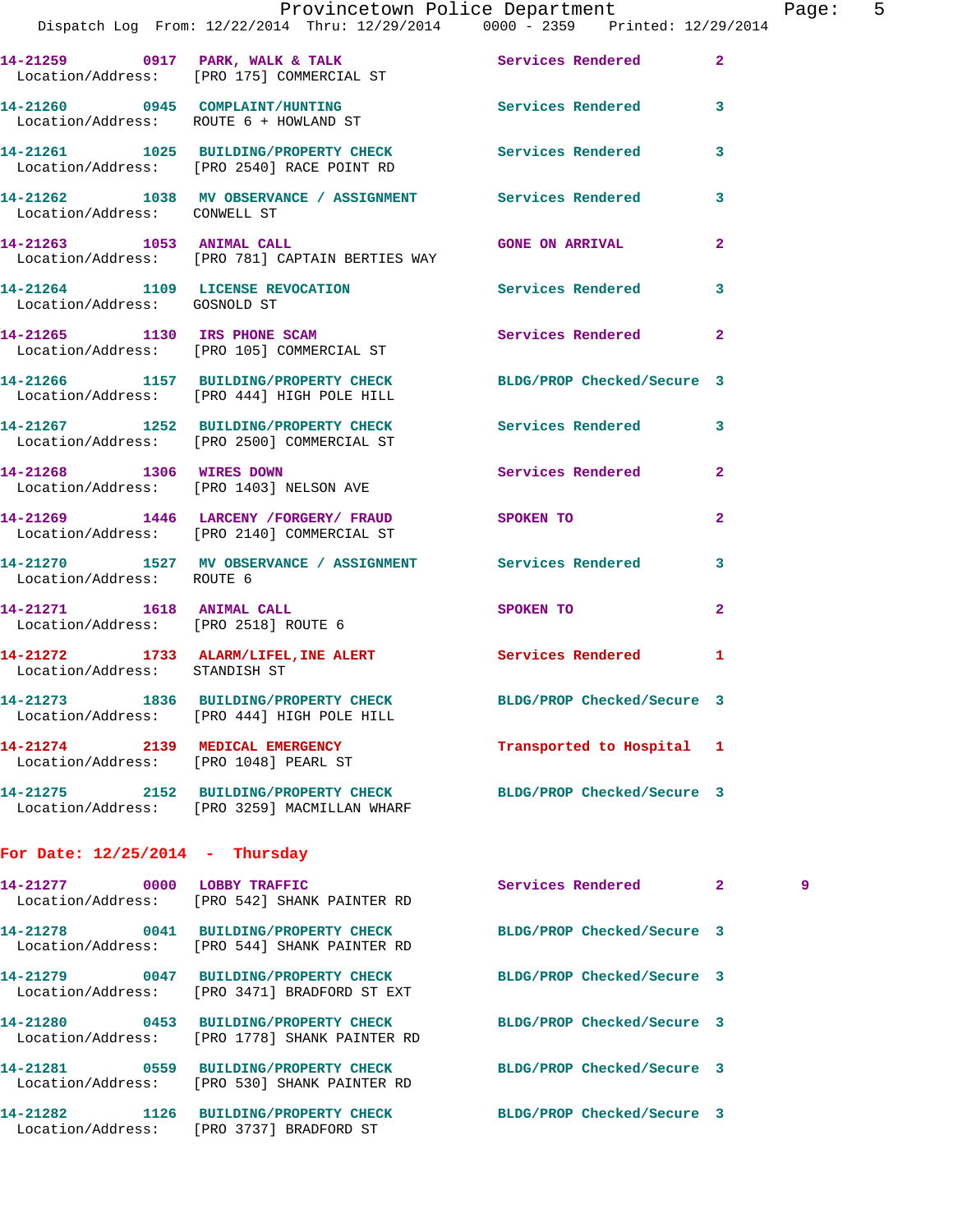|                                                                        | 14-21283 1147 PARK, WALK & TALK 1988 Services Rendered<br>Location/Address: [PRO 537] SHANK PAINTER RD         |                            | $\overline{a}$      |
|------------------------------------------------------------------------|----------------------------------------------------------------------------------------------------------------|----------------------------|---------------------|
| 14-21284 1150 ALARM - GENERAL<br>Location/Address: [PRO 3222] ALDEN ST |                                                                                                                | Services Rendered          | 1                   |
| 14-21285 1253 HAZARDS                                                  | Location/Address: [PRO 1989] COMMERCIAL ST                                                                     | Services Rendered          | $\mathbf{2}$        |
| 14-21286 1638 TTY TEST                                                 | Location/Address: [PRO 542] SHANK PAINTER RD                                                                   | Services Rendered          | 1                   |
| 14-21287 1737 FALL                                                     | Location/Address: [PRO 399] COMMERCIAL ST                                                                      | Services Rendered          | 1                   |
|                                                                        | 14-21288 2203 BUILDING/PROPERTY CHECK<br>Location/Address: [PRO 519] RACE POINT RD                             | BLDG/PROP Checked/Secure 3 |                     |
|                                                                        | 14-21289 2235 MEDICAL EMERGENCY/REFUSAL PATIENT REFUSAL<br>Location/Address: [PRO 1177] COURT ST               |                            | 1                   |
|                                                                        | 14-21291 2311 BUILDING/PROPERTY CHECK BLDG/PROP Checked/Secure 3<br>Location/Address: [PRO 519] RACE POINT RD  |                            |                     |
|                                                                        | 14-21292 2319 PARK, WALK & TALK<br>Location/Address: [PRO 105] COMMERCIAL ST                                   | <b>Services Rendered</b>   | $\mathbf{2}$        |
| For Date: $12/26/2014$ - Friday                                        |                                                                                                                |                            |                     |
|                                                                        | 14-21290 0000 LOBBY TRAFFIC<br>Location/Address: [PRO 542] SHANK PAINTER RD                                    | <b>Services Rendered</b>   | $\mathbf{2}$<br>- 9 |
| Location/Address: [PRO 571] ALDEN ST                                   | 14-21293 0023 BUILDING/PROPERTY CHECK BLDG/PROP Checked/Secure 3                                               |                            |                     |
|                                                                        | 14-21294 0136 BUILDING/PROPERTY CHECK BLDG/PROP Checked/Secure 3<br>Location/Address: [PRO 182] COMMERCIAL ST  |                            |                     |
|                                                                        | 14-21295 0456 BUILDING/PROPERTY CHECK BLDG/PROP Checked/Secure 3<br>Location/Address: [PRO 1953] COMMERCIAL ST |                            |                     |
|                                                                        | 14-21296 0610 SUSPICIOUS ACTIVITY<br>Location/Address: PEARL ST + COMMERCIAL ST                                | BLDG/PROP Checked/Secure 2 |                     |
|                                                                        | 14-21297 0729 BUILDING/PROPERTY CHECK Services Rendered<br>Location/Address: [PRO 3430] COMMERCIAL ST          |                            | 3                   |
|                                                                        | 14-21298 0812 MV OBSERVANCE / ASSIGNMENT<br>Location/Address: HIGH POLE HL + BRADFORD ST                       | Services Rendered          | 3                   |
|                                                                        | 14-21299 0900 BUILDING/PROPERTY CHECK<br>Location/Address: [PRO 447] JEROME SMITH RD                           | BLDG/PROP Checked/Secure 3 |                     |
| 14-21300 0909 MV STOP                                                  | Location/Address: [PRO 3912] SHANKPAINTER RD                                                                   | <b>VERBAL WARNING</b>      | 3                   |
|                                                                        | 14-21301 0909 MV OBSERVANCE / ASSIGNMENT Services Rendered<br>Location/Address: BRADFORD ST + STANDISH ST      |                            | 3                   |
| 14-21302 0948 MV STOP                                                  | Location/Address: [PRO 1886] BRADFORD ST                                                                       | <b>VERBAL WARNING</b>      | 3                   |
|                                                                        | 14-21303 0952 BUILDING/PROPERTY CHECK BLDG/PROP Checked/Secure 3<br>Location/Address: [PRO 564] BAYBERRY AVE   |                            |                     |
|                                                                        | 14-21304 1000 BUILDING/PROPERTY CHECK Services Rendered<br>Location/Address: [PRO 2500] COMMERCIAL ST          |                            | 3                   |

**14-21305 1121 PARK, WALK & TALK Services Rendered 2**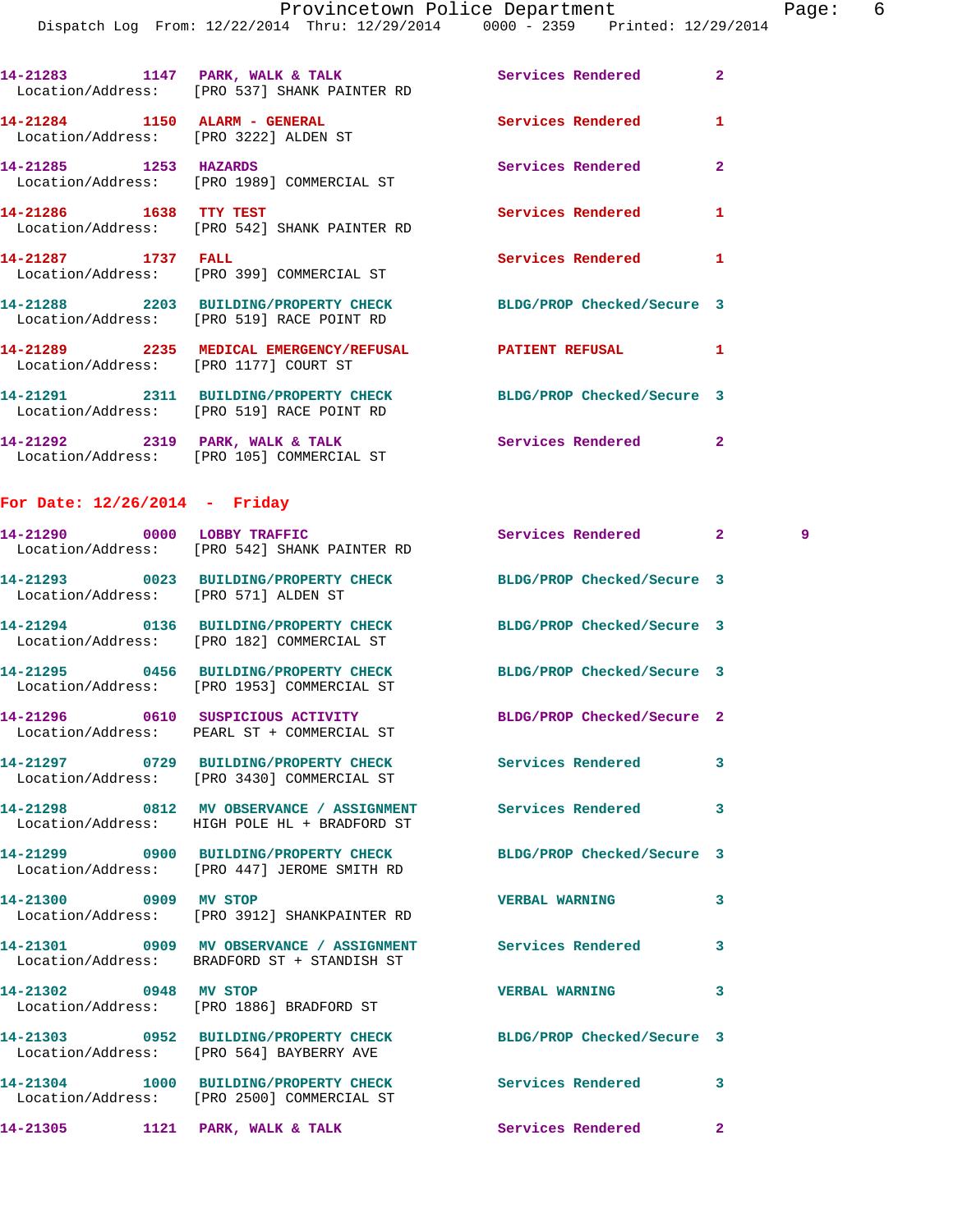|                                        | Provincetown Police Department<br>Dispatch Log From: 12/22/2014 Thru: 12/29/2014 0000 - 2359 Printed: 12/29/2014 |                            |              | Page: 7 |  |
|----------------------------------------|------------------------------------------------------------------------------------------------------------------|----------------------------|--------------|---------|--|
|                                        | Location/Address: [PRO 3121] COMMERCIAL ST                                                                       |                            |              |         |  |
|                                        | 14-21307 1228 BUILDING/PROPERTY CHECK Services Rendered 3<br>Location/Address: [PRO 75] CAPTAIN BERTIE RD        |                            |              |         |  |
|                                        | 14-21306 1229 GUITAR DONATION Services Rendered 3                                                                |                            |              |         |  |
|                                        | 14-21308 1240 MV OBSERVANCE / ASSIGNMENT Services Rendered 3<br>Location/Address: HOWLAND ST + BRADFORD ST       |                            |              |         |  |
| 14-21309 1253 MV STOP                  | Location/Address: BRADFORD ST + HANCOCK ST                                                                       | <b>VERBAL WARNING 3</b>    |              |         |  |
|                                        | 14-21310 1308 MV STOP<br>Location/Address: [PRO 3105] COMMERCIAL ST                                              | Citation/Warning Issued 3  |              |         |  |
|                                        | 14-21311 1310 MV OBSERVANCE / ASSIGNMENT Services Rendered 3<br>Location/Address: COMMERCIAL ST + SNAIL RD       |                            |              |         |  |
|                                        | 14-21312 1321 GAS PUMP NOT WORKING/FIXED Services Rendered 3<br>Location/Address: [PRO 519] RACE POINT RD        |                            |              |         |  |
| Location/Address: [PRO 521] ROUTE 6    | 14-21313 1334 PARKING COMPLAINT / GENERAL Services Rendered 3                                                    |                            |              |         |  |
|                                        | 14-21314 1400 PARKING COMPLAINT / GENERAL Citation/Warning Issued 3<br>Location/Address: CENTER ST + BRADFORD ST |                            |              |         |  |
|                                        | 14-21315 1417 MV STOP<br>Location/Address: [PRO 537] SHANK PAINTER RD                                            | <b>VERBAL WARNING</b>      | 3            |         |  |
| 14-21316   1441   GENERATOR TEST       |                                                                                                                  | Services Rendered 3        |              |         |  |
| Location/Address: ROUTE 6              | 14-21317 1640 MV OBSERVANCE / ASSIGNMENT Services Rendered                                                       |                            | 3            |         |  |
| Location/Address: ROUTE 6 + CONWELL ST | 14-21318 1700 MV STOP                                                                                            | Citation/Warning Issued 3  |              |         |  |
| 14-21319 1704 MV STOP                  | Location/Address: [PRO 2807] ROUTE 6                                                                             | <b>VERBAL WARNING</b>      | 3            |         |  |
| Location/Address: ROUTE 6 + SNAIL RD   | 14-21320 1730 DEAD FOX IN ROAD/MOVED                                                                             | <b>Services Rendered</b>   | $\mathbf{2}$ |         |  |
|                                        | 14-21321 1750 LOST HOUSE KEY<br>Location/Address: [PRO 2539] RYDER ST EXT                                        | Services Rendered 3        |              |         |  |
| 14-21322 1840 MV STOP                  | Location/Address: PLEASANT ST + BRADFORD ST                                                                      | <b>VERBAL WARNING</b>      | 3            |         |  |
|                                        | 14-21323 1900 BUILDING/PROPERTY CHECK BLDG/PROP Checked/Secure 3<br>Location/Address: [PRO 444] HIGH POLE HILL   |                            |              |         |  |
| Location/Address: COMMERCIAL ST        | 14-21325 1958 PARK, WALK & TALK 1999 Services Rendered 2                                                         |                            |              |         |  |
|                                        | 14-21324 2144 BUILDING/PROPERTY CHECK BLDG/PROP Checked/Secure 3<br>Location/Address: [PRO 530] SHANK PAINTER RD |                            |              |         |  |
|                                        | 14-21326 2252 LOBBY TRAFFIC<br>Location/Address: [PRO 542] SHANK PAINTER RD                                      | Services Rendered 3        |              | 13      |  |
|                                        | 14-21327 2315 BUILDING/PROPERTY CHECK<br>Location/Address: [PRO 3430] COMMERCIAL ST                              | Services Rendered          | 3            |         |  |
|                                        | 14-21328 2336 BUILDING/PROPERTY CHECK BLDG/PROP Checked/Secure 3<br>Location/Address: [PRO 182] COMMERCIAL ST    |                            |              |         |  |
|                                        | 14-21329 2336 BUILDING/PROPERTY CHECK<br>Location/Address: [PRO 2483] COMMERCIAL ST                              | <b>Services Rendered</b> 3 |              |         |  |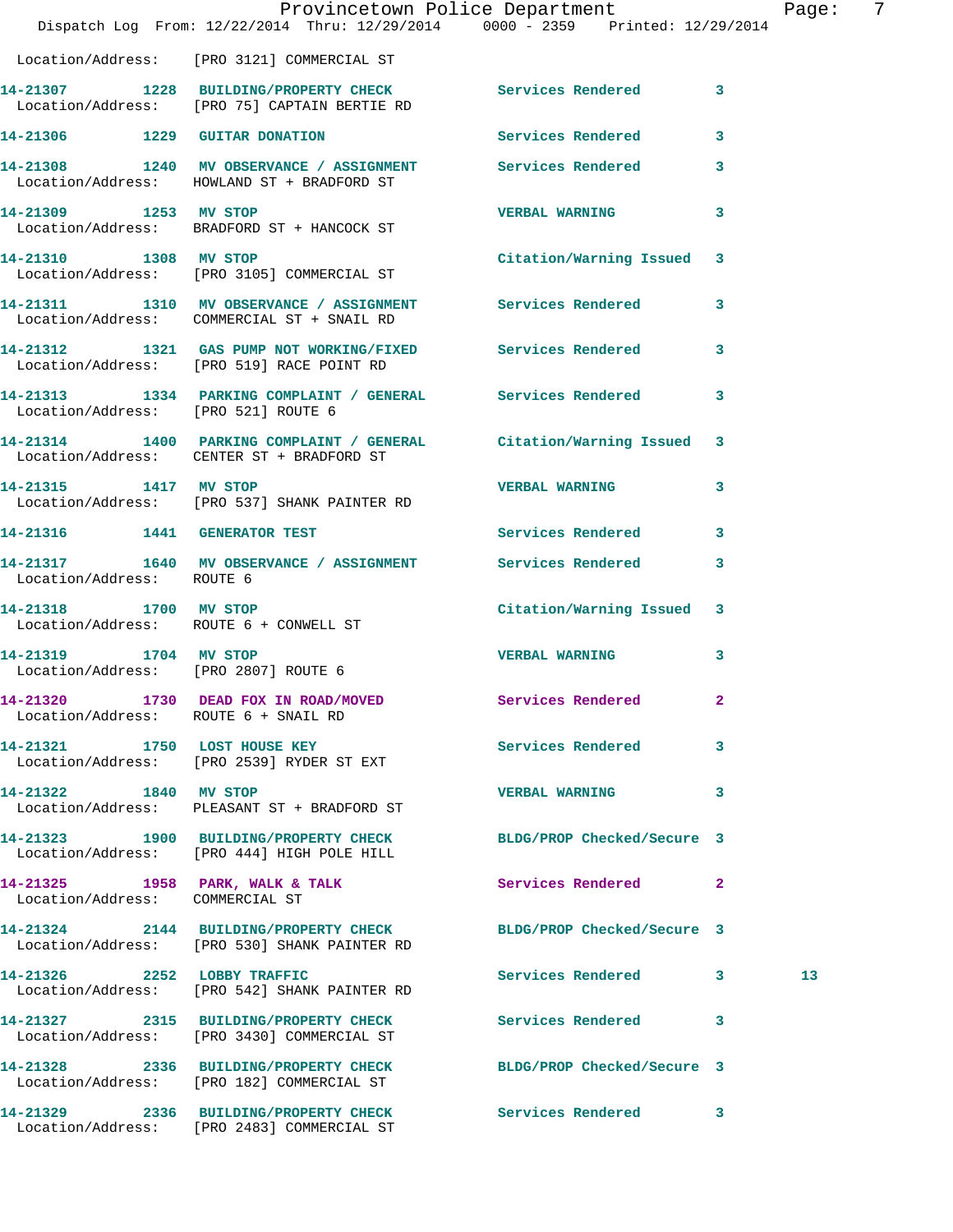Provincetown Police Department Page: 8 Dispatch Log From: 12/22/2014 Thru: 12/29/2014 0000 - 2359 Printed: 12/29/2014 **14-21330 2341 MV OBSERVANCE / ASSIGNMENT Services Rendered 3**  Location/Address: [PRO 2489] BRADFORD ST **For Date: 12/27/2014 - Saturday 14-21331 0041 BUILDING/PROPERTY CHECK Services Rendered 3**  Location/Address: [PRO 2490] PROVINCELANDS RD **14-21332 0043 MV OBSERVANCE / ASSIGNMENT Services Rendered 3**  Location/Address: [PRO 106] COMMERCIAL ST **14-21333 0224 BUILDING/PROPERTY CHECK BLDG/PROP Checked/Secure 3**  Location/Address: [PRO 3287] ROUTE 6 **14-21334 0228 PHONE LINES DOWN BLDG/PROP Checked/Secure 1**  Location/Address: [PRO 3222] ALDEN ST **14-21336 0527 BUILDING/PROPERTY CHECK Services Rendered 3**  Location/Address: [PRO 2898] JEROME SMITH RD **14-21335 0528 BUILDING/PROPERTY CHECK BLDG/PROP Checked/Secure 3**  Location/Address: [PRO 1638] COMMERCIAL ST **14-21337 0807 BUILDING/PROPERTY CHECK BLDG/PROP Checked/Secure 3**  Location/Address: [PRO 3259] MACMILLAN WHARF **14-21338 0858 LARCENY /FORGERY/ FRAUD Services Rendered 2**  Location/Address: [PRO 542] SHANK PAINTER RD 14-21339 1009 PARK, WALK & TALK Services Rendered 2 Location/Address: COMMERCIAL ST **14-21340 1021 DOG BITE Services Rendered 2**  Location/Address: PLEASANT ST + COMMERCIAL ST **14-21341 1153 MEDICAL EMERGENCY Transported to Hospital 1**  Location/Address: OLD ANN PAGE WAY **14-21343 1241 BUILDING/PROPERTY CHECK BLDG/PROP Checked/Secure 3**  Location/Address: [PRO 488] MAYFLOWER AVE **14-21344 1245 MEDICAL EMERGENCY Transported to Hospital 1**  Location/Address: [PRO 3222] ALDEN ST **14-21347 1346 BUILDING/PROPERTY CHECK BLDG/PROP Checked/Secure 3**  Location/Address: [PRO 182] COMMERCIAL ST **14-21348 1538 ASSIST CITIZEN/P&B DRIVER Services Rendered 3**  Location/Address: [PRO 2539] RYDER ST EXT **14-21349 1636 MV STOP VERBAL WARNING 3**  [PRO 3296] SHANK PAINTER RD **14-21350 1841 BUILDING/PROPERTY CHECK BLDG/PROP Checked/Secure 3**  Location/Address: [PRO 2543] MACMILLAN WHARF **14-21351 1912 BUILDING/PROPERTY CHECK BLDG/PROP Checked/Secure 3**  Location/Address: [PRO 2539] RYDER ST EXT **14-21352 1915 BUILDING/PROPERTY CHECK BLDG/PROP Checked/Secure 3**  Location/Address: [PRO 182] COMMERCIAL ST **14-21353 1933 LOST PINK WALLET Services Rendered 3**  Location/Address: [PRO 542] SHANK PAINTER RD **14-21354 2046 BUILDING/PROPERTY CHECK BLDG/PROP Checked/Secure 3**  Location/Address: [PRO 175] COMMERCIAL ST

**14-21355 2108 BUILDING/PROPERTY CHECK BLDG/PROP Checked/Secure 3**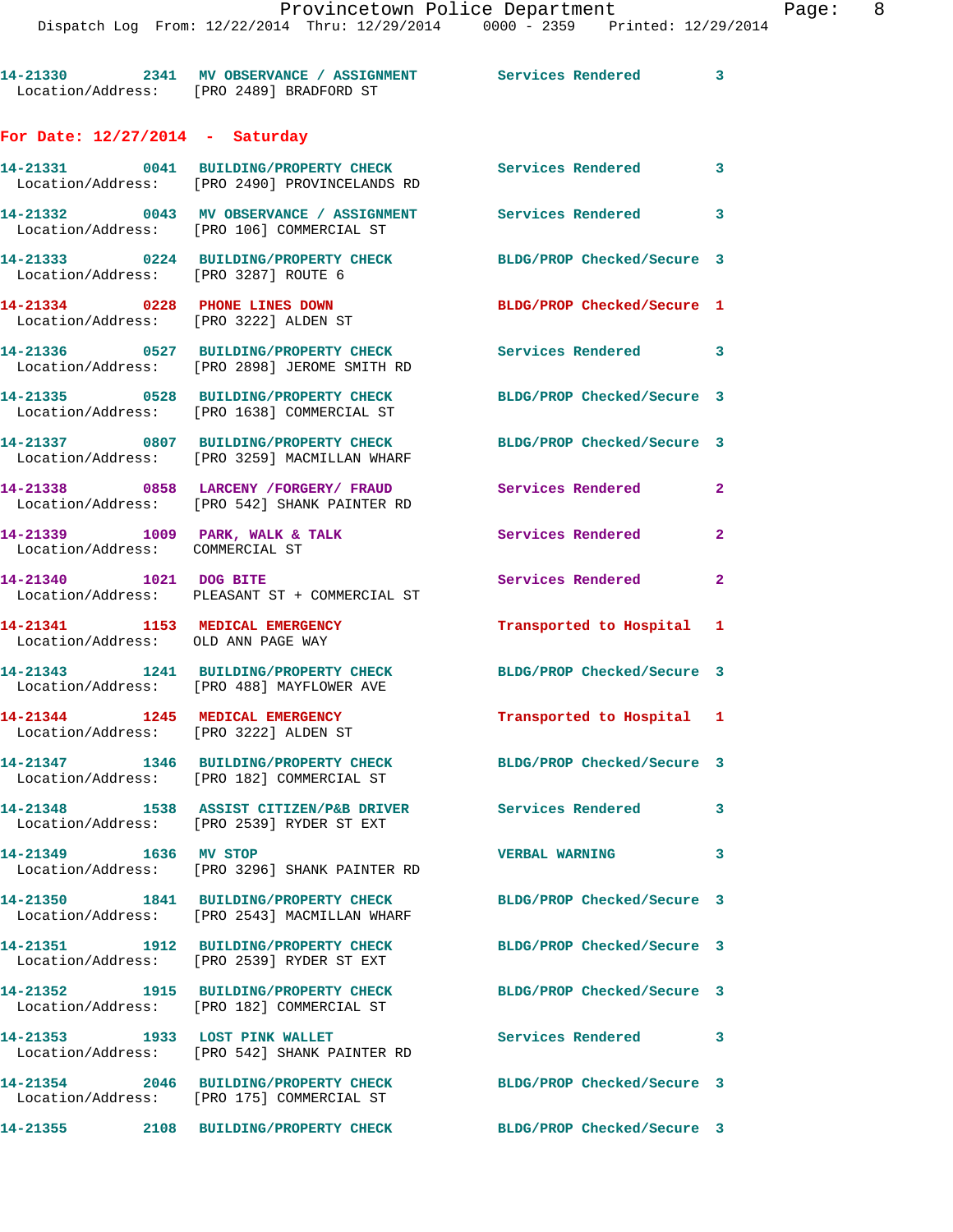|                                                        | Dispatch Log From: 12/22/2014 Thru: 12/29/2014 0000 - 2359 Printed: 12/29/2014                                   | Provincetown Police Department        |                | Page: 9 |  |
|--------------------------------------------------------|------------------------------------------------------------------------------------------------------------------|---------------------------------------|----------------|---------|--|
|                                                        | Location/Address: [PRO 519] RACE POINT RD                                                                        |                                       |                |         |  |
|                                                        | 14-21356 2216 ASSIST CITIZEN<br>Location/Address: [PRO 3189] MEADOW RD                                           | Services Rendered 3                   |                |         |  |
|                                                        | 14-21357 2257 LOBBY TRAFFIC<br>Location/Address: [PRO 542] SHANK PAINTER RD                                      | Services Rendered 3                   |                | 8       |  |
|                                                        | 14-21358 2315 FIRE, STRUCTURE/ELECTRICAL Extinguished 1<br>Location/Address: [PRO 2129] COMMERCIAL ST            |                                       |                |         |  |
|                                                        | 14-21360 2338 BUILDING/PROPERTY CHECK BLDG/PROP Checked/Secure 3<br>Location/Address: [PRO 175] COMMERCIAL ST    |                                       |                |         |  |
|                                                        | 14-21361 2345 BUILDING/PROPERTY CHECK BLDG/PROP Checked/Secure 3<br>Location/Address: [PRO 545] SHANK PAINTER RD |                                       |                |         |  |
| Location/Address: [PRO 521] ROUTE 6                    | 14-21362 2345 BUILDING/PROPERTY CHECK Services Rendered 3                                                        |                                       |                |         |  |
| Location/Address: [PRO 2513] ROUTE 6                   | 14-21363 2356 MV DISABLED                                                                                        | SPOKEN TO                             | $\overline{a}$ |         |  |
| For Date: $12/28/2014$ - Sunday                        |                                                                                                                  |                                       |                |         |  |
|                                                        | 14-21364 0000 MV OBSERVANCE / ASSIGNMENT Services Rendered 3<br>Location/Address: [PRO 2489] BRADFORD ST         |                                       |                |         |  |
|                                                        | 14-21365 0058 BUILDING/PROPERTY CHECK Services Rendered 3<br>Location/Address: [PRO 2483] COMMERCIAL ST          |                                       |                |         |  |
|                                                        | 14-21366 0116 MV OBSERVANCE / ASSIGNMENT Services Rendered<br>Location/Address: [PRO 106] COMMERCIAL ST          |                                       | 3              |         |  |
| 14-21367 0156 ASSAULT                                  | Location/Address: [PRO 221] COMMERCIAL ST                                                                        | Services Rendered 1                   |                |         |  |
|                                                        | 14-21368 0344 BUILDING/PROPERTY CHECK BLDG/PROP Checked/Secure 3<br>Location/Address: [PRO 447] JEROME SMITH RD  |                                       |                |         |  |
|                                                        | 14-21369 0712 BUILDING/PROPERTY CHECK Services Rendered 3<br>Location/Address: [PRO 3259] MACMILLAN WHARF        |                                       |                |         |  |
| Location/Address: SHANK PAINTER RD                     | 14-21370 0753 MV OBSERVANCE / ASSIGNMENT No Action Required 3                                                    |                                       |                |         |  |
| 14-21371 0813 COMPLAINT<br>Location/Address: ROUTE 6   |                                                                                                                  | SPOKEN TO THE SPOKEN OF THE SPOKEN TO | $\mathbf{3}$   |         |  |
| Location/Address: [PRO 3222] ALDEN ST                  | 14-21372 0823 ALARM - FIRE                                                                                       | Services Rendered 1                   |                |         |  |
| 14-21373 0825 MV DISABLED<br>Location/Address: ROUTE 6 |                                                                                                                  | No Action Required                    | $\mathbf{2}$   |         |  |
|                                                        | 14-21374 0844 MEDICAL EMERGENCY<br>Location/Address: [PRO 1251] SEASHORE PARK DR                                 | Transported to Hospital 1             |                |         |  |
|                                                        | 14-21375 0919 ASSIST AGENCY / TRURO PD Services Rendered 3<br>Location: [TRU] PILGRIM HEIGHTS                    |                                       |                |         |  |
|                                                        | 14-21376 0957 COMPLAINT<br>Location/Address: [PRO 3436] BRADFORD ST                                              | Services Rendered 3                   |                |         |  |
|                                                        | 14-21377 1013 BUILDING/PROPERTY CHECK Services Rendered 3<br>Location/Address: [PRO 2540] RACE POINT RD          |                                       |                |         |  |
| Location/Address: [PRO 446] HOWLAND ST                 | 14-21378 1140 MV OBSERVANCE / ASSIGNMENT Services Rendered 3                                                     |                                       |                |         |  |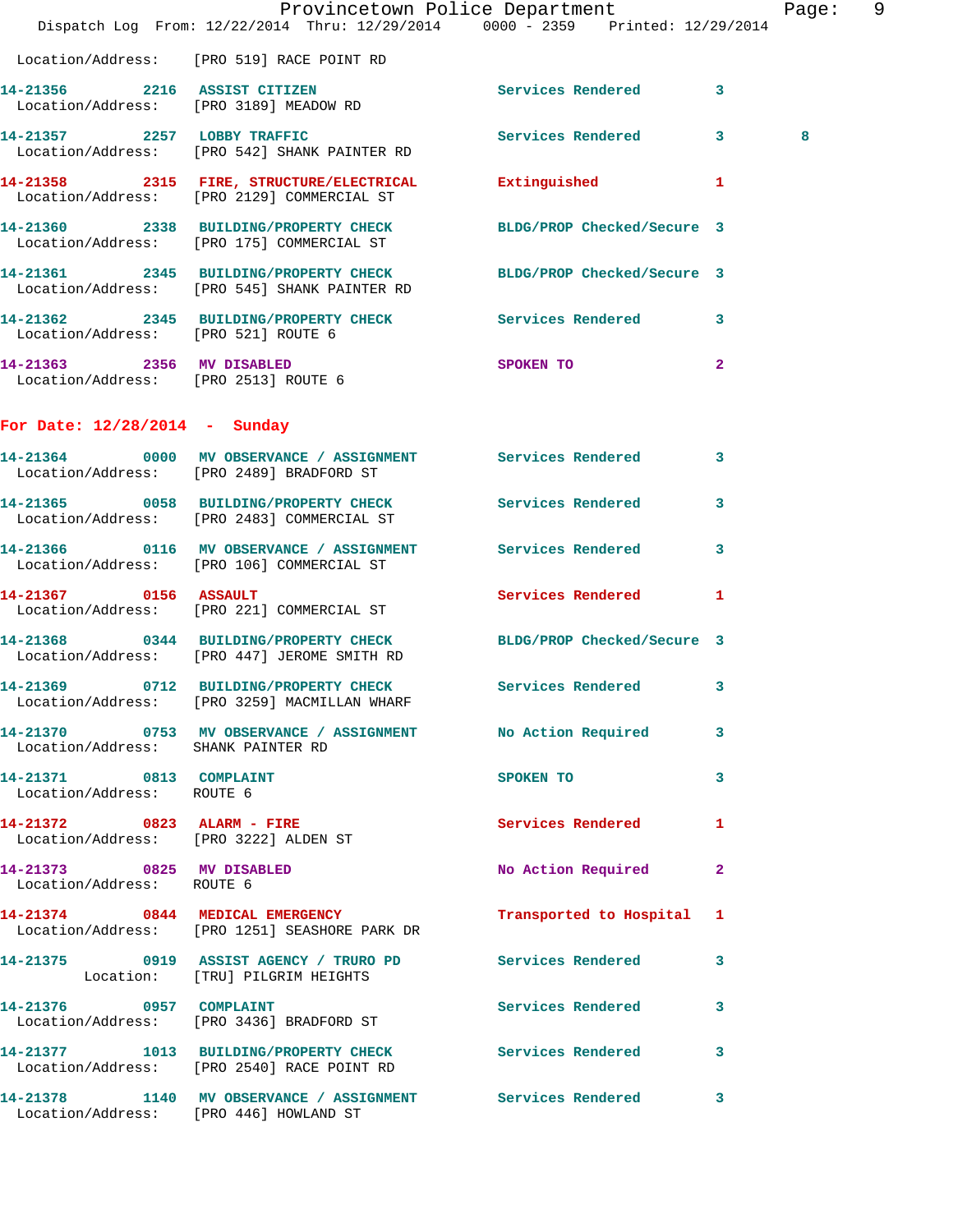|                                      | Provincetown Police Department<br>Dispatch Log From: 12/22/2014 Thru: 12/29/2014 0000 - 2359 Printed: 12/29/2014 |                            |                |
|--------------------------------------|------------------------------------------------------------------------------------------------------------------|----------------------------|----------------|
|                                      | 14-21379 1142 PARK, WALK & TALK<br>Location/Address: [PRO 2500] COMMERCIAL ST                                    | <b>Services Rendered</b>   | $\mathbf{2}$   |
|                                      | 14-21380 1234 MEDICAL EMERGENCY <b>NETAL PATIENT REFUSAL</b><br>Location/Address: [PRO 1109] SOMERSET RD         |                            | 1              |
|                                      | 14-21381 1250 BUILDING/PROPERTY CHECK<br>Location/Address: [PRO 440] HARRY KEMP WAY                              | BLDG/PROP Checked/Secure 3 |                |
|                                      | 14-21382 1319 BUILDING/PROPERTY CHECK BLDG/PROP Checked/Secure 3<br>Location/Address: [PRO 444] HIGH POLE HILL   |                            |                |
|                                      | 14-21383 1410 BUILDING/PROPERTY CHECK<br>Location/Address: [PRO 519] RACE POINT RD                               | BLDG/PROP Checked/Secure 3 |                |
|                                      | 14-21384 1416 BUILDING/PROPERTY CHECK Services Rendered<br>Location/Address: [PRO 2898] JEROME SMITH RD          |                            | 3              |
|                                      | 14-21385 1539 SUSPICIOUS ACTIVITY<br>Location/Address: [PRO 1103] SHIPS WAY RD                                   | SPOKEN TO                  | $\overline{a}$ |
| Location/Address: [PRO 571] ALDEN ST | 14-21387 1828 BUILDING/PROPERTY CHECK BLDG/PROP Checked/Secure 3                                                 |                            |                |
| Location/Address: [PRO 3287] ROUTE 6 | 14-21388 1846 BUILDING/PROPERTY CHECK BLDG/PROP Checked/Secure 3                                                 |                            |                |
|                                      | 14-21389 1916 MV OBSERVANCE / ASSIGNMENT Services Rendered<br>Location/Address: [PRO 43] BRADFORD ST             |                            | 3              |
| 14-21390 1922 MV STOP                | Location/Address: PRINCE ST + BRADFORD ST                                                                        | <b>VERBAL WARNING</b>      | 3              |
|                                      | 14-21391 1944 BUILDING/PROPERTY CHECK<br>Location/Address: [PRO 444] HIGH POLE HILL                              | BLDG/PROP Checked/Secure 3 |                |
|                                      | 14-21392 2046 BUILDING/PROPERTY CHECK BLDG/PROP Checked/Secure 3<br>Location/Address: [PRO 182] COMMERCIAL ST    |                            |                |
|                                      | 14-21393 2146 BUILDING/PROPERTY CHECK<br>Location/Address: [PRO 2539] RYDER ST EXT                               | BLDG/PROP Checked/Secure 3 |                |
|                                      | 14-21394 2222 911 GENERAL/TTY TEST CALL Services Rendered<br>Location/Address: [PRO 542] SHANK PAINTER RD        |                            | 1              |
|                                      | 14-21395 2328 LOBBY TRAFFIC<br>Location/Address: [PRO 542] SHANK PAINTER RD                                      | Services Rendered          | 3              |
| 14-21396 2333 PARK, WALK & TALK      | Location/Address: [PRO 105] COMMERCIAL ST                                                                        | Services Rendered          | 2              |
|                                      | 14-21397 2350 BUILDING/PROPERTY CHECK<br>Location/Address: [PRO 752] BRADFORD ST                                 | BLDG/PROP Checked/Secure 3 |                |
| For Date: $12/29/2014$ - Monday      |                                                                                                                  |                            |                |
|                                      | 14-21399 0024 BUILDING/PROPERTY CHECK<br>Location/Address: [PRO 182] COMMERCIAL ST                               | BLDG/PROP Checked/Secure 3 |                |
| 14-21398                             | 0027 MV OBSERVANCE / ASSIGNMENT Services Rendered<br>Location/Address: [PRO 3670] SHANK PAINTER RD               |                            | 3              |

Location/Address: [PRO 1638] COMMERCIAL ST

Location/Address: [PRO 2989] COMMERCIAL ST

Location/Address: [PRO 603] COMMERCIAL ST

**14-21400 0054 BUILDING/PROPERTY CHECK BLDG/PROP Checked/Secure 3 14-21401 0147 COMMERCIAL BURG ALARM BLDG/PROP Checked/Secure 1 14-21402 0224 BUILDING/PROPERTY CHECK BLDG/PROP Checked/Secure 3** 

Page: 10